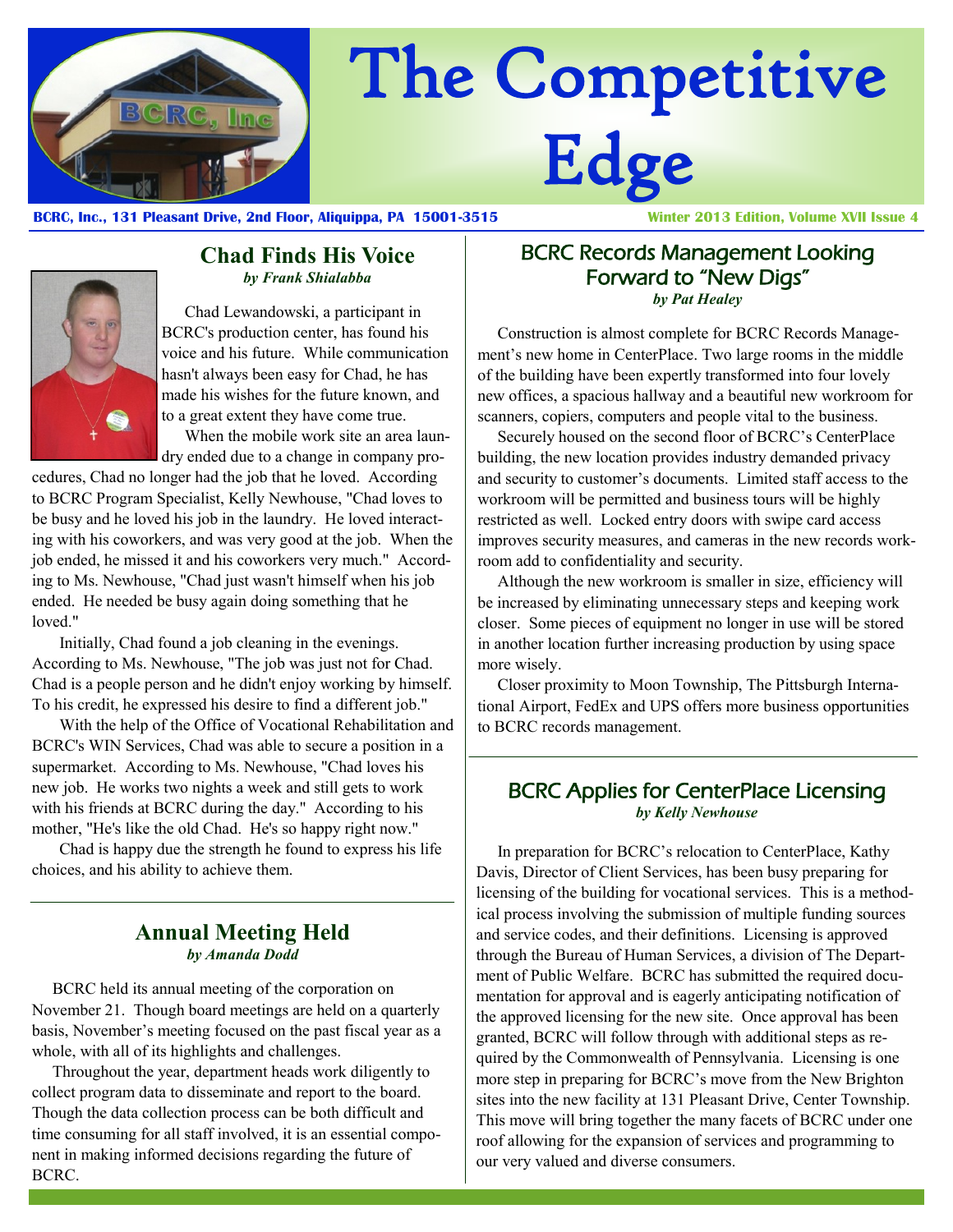#### **Spotlight on:** *Gloria Beighey by Jennifer Gengarella*



The smiling face greeting all who enter BCRC's administration building in New Brighton has been a fixture for almost 12 years. Gloria Beighey, also known as the Sheriff of BCRC for her vast knowledge of all happenings, assists visitors, staff, and clients alike. Keeping the front office flowing, answering phones, directing visitors, and helping clients require a real familiarity with all things BCRC. "Glo" handles all of this and then some with a "BCRC, how may I help you?" Gloria says that the part of her job that she likes the best is having lunch with BCRC's clients. She states, "They always light up my day." One of her more memorable moments came when, soon after starting, she thought the button

in the front was to buzz visitors in. She found out differently after the police and fire department showed up! Glo is quick to share stories and pictures of her family, including her husband of 43 years and 9 grandchildren! She is also the

connoisseur of restaurants as she enjoys going out to eat whenever the opportunity presents itself. If you pop in BCRC's administration building, you'll be sure to encounter the ever present "sheriff" of BCRC. She may even recommend a restaurant for you to try.

# **BCRC Lights Up America**

BCRC has a new contract in our production centers that is being distributed across the United States by a national chain. According to Susan Hill of BCRC's Gifts Delivered Featuring Candy Bouquet, "BCRC was approached by a representative of the company to create samples that can show people how to use a variety of store bought items to create an attractive holiday display."

Sixteen hundred samples are being created in the production centers by BCRC clients and according to Ms. Hill, "They involve a number of steps. Clients cut ribbon, make bows, insert electric lights, prepare a plastic plug, and print and fold directions." Ms. Hill states this was a job that gave opportunities to many



**Jackie Willis "joyfully" works as she readies a glass block "Christmas decoration" kit.**

people to participate in a national marketing venture. It was both exciting and challenging!"

# **Aurora Staff Contribute to Round Table**

Marie Krechowski of BCRC's Aurora Services participated in a round table discussion attended by local legislators and their representatives at the Phoenix Center in Rochester recently. The bi-annual meeting was scheduled by Joseph Cook, Director of the Mental Health Association in Beaver County, to shed light on the needs of persons with mental illness in Beaver County.

Ms. Krechowski talked about the importance of Wellness Action and Recovery Plans (WRAP) in helping persons with mental illness achieve their objectives and maintain their recovery. She also discussed the importance of funding in maintaining the many programs that provide invaluable support to persons with mental illness in Beaver County.

# **Aurora Walks the Walk with NAMI** *by Marianne LaSalle*

Spearheaded this year by team captain, Marie Krechowski, Aurora raised over \$500 and sponsored six walkers to advocate for the eradication of the stigma attached with mental illness. Over 34 people purchased the walking shoes that adorned the walls at Aurora. Team shirts were designed and purchased, and other smaller fund raisers contributed to the mounting enthusiasm for the walk.

The walk, sponsored by NAMI Southwest, was held in Pittsburgh on the South Shore walkway. Six people from Aurora traversed the three mile walkway. Our walkers this year, were Sandy Petrella, Marianne LaSalle, Ben Seveses, Tonya Rictoras and Pat Tengeres. Aurora joined with other Beaver County residents who were walking with the Phoenix Center in Rochester.

The Pirate Parrot was there with enthusiasm as was Michelle Wright, the spokesperson for the local media event. There were tents of refreshments, balloon artists, caricature artists, and a band. Along with the serious message of the walk were the fun, friendship, and camaraderie. And, on the way leaving Pittsburgh we were able to see in the distance the Rubber Duck who visited Pittsburgh this past month. It celebrated the rebirth of the city, as we were celebrating our renewed efforts for advocating for those with mental illness.



*Aurora's NAMI Walkers. L to R:*  **Pat Tengeres, Tonya Rictoras, Marianne LaSalle, Dan and Marie Krechowski, Ben Seveses and Sandy Petrella**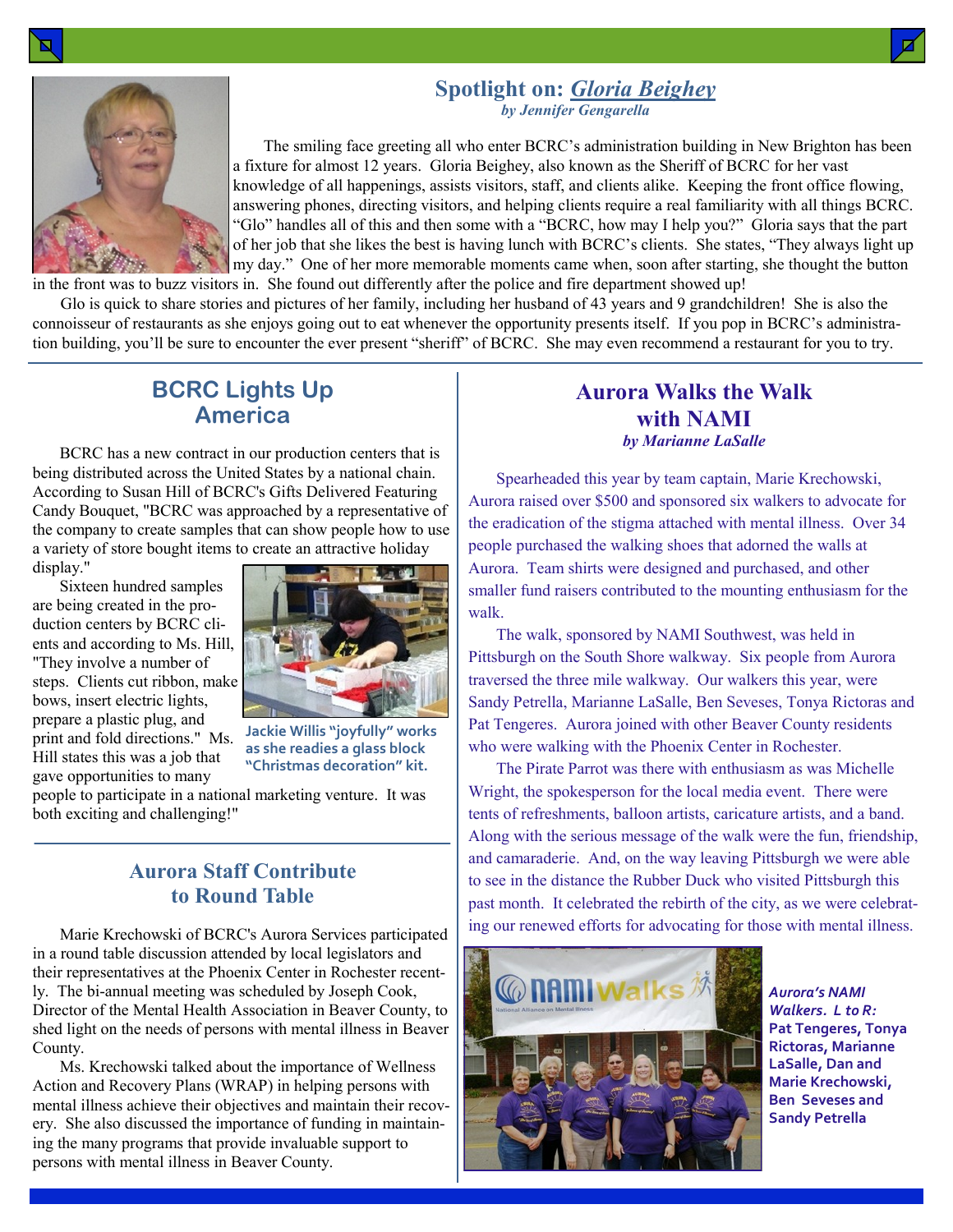# **Transition Gets Exciting New Look** *by Marianne LaSalle and Maureen Hawk*

BCRC's School to Work Program has an exciting new look with expanded and enhanced program space. The large conference room at the Administration Center at 1517 Sixth Avenue,

New Brighton has been converted into a class/ work room to allow for 8 to 9 people to work comfortably and to accommodate those who use wheelchairs. Another classroom accommodates 3 to 4. The staff for those receiving 1:6 or 1:1 services is now located within proximity of the classrooms. This allows for a flow of work, students and ideas that is conducive to a more effective and comfortable learning atmosphere.

During the years since BCRC began its transition program in 1995, the practice of assisting our youth to assume the role of employee, has expanded and improved each year. The past several years have seen an increase of referrals



*L to R:* **Randy Palombo, Hunter Giles and Shayne Remler work on lessons in the new classroom.**

from the districts requiring more community involvement, more individualized programming, and employment.

There are three levels of programs offered students ages 14 to 21 in BCRC's School to Work Program:

**School to Work Pre-Vocational Program**: Students learn work habits and skills while performing both paid and simulated jobs. Students participate in community tours and assessments.

> **Community Integration Program**: Students in this program are not in the work center but in a separate group with a ratio of up to 1:6. Their day consists of community explorations, assessments, tours and visits to help them connect with adult services in the community. It also includes paid work assignments both on site and at community sites.

> **Individualized Programming**: Students in this program may have difficulty adjusting to the typical school environment. Staff works 1:1 with the students to help them evaluate themselves and chart a course for their future. Programming at this level may also consist of community work based assessments as well as social skills training in a community setting.

#### **WIN Newsletter Debuts** *by Frank Shialabba*

WIN Services has done it again. Sheila Silbaugh and her staff have found another way to highlight the talent and accomplishments of the people they serve. The new quarterly WIN Newsletter debuted in the summer of 2013 with articles authored primarily by their participants. The newsletter shares "opportunities for growth, learning and enhanced feeling of selfesteem and independence." Adrienne Agostinelli listed accomplishments like helping the Yellow Ribbon Girls and learning about germs at the Science Center. Christina Bruce learned about Vincent Van Gogh and his

painting "Sunflower", while Jimmy Segal volunteered at the Air Heritage Museum. Seventeen individuals, in all, were featured in the summer edition. WIN is all about learning and growing. WIN participants travelled over 3000 miles during the summer and provided over 300 hours of volunteerism. Look for many more newsletters that will highlight future accomplishments of the WIN participants.



#### **Don't Ever Give Up on Us** *by Frank Shialabba*

"Don't ever give up on us...Listen and respect us...You can make a big difference in people's lives." These are some of the thoughts of people with mental illness that were discussed by Aurora Services' Marty Shafer in a recent talk at Penn State Beaver.

The talk was designed to improve awareness of mental illness and was particularly powerful as it contained the thoughts of many of the Aurora participants. Other concerns of the Aurora participants included: "Talk to me as a person, not an illness...Keep an open mind...Help to break the stigma that is out there; we are not violent people...Realize that there are many people with mental illness who are extremely intelligent...Don't judge, get to know us."

Let's hope that Marty's talk helped many more people gain a better understanding of persons with mental illness.

# **School to Work**

**Employee of the Month**



**James Rose** *September*